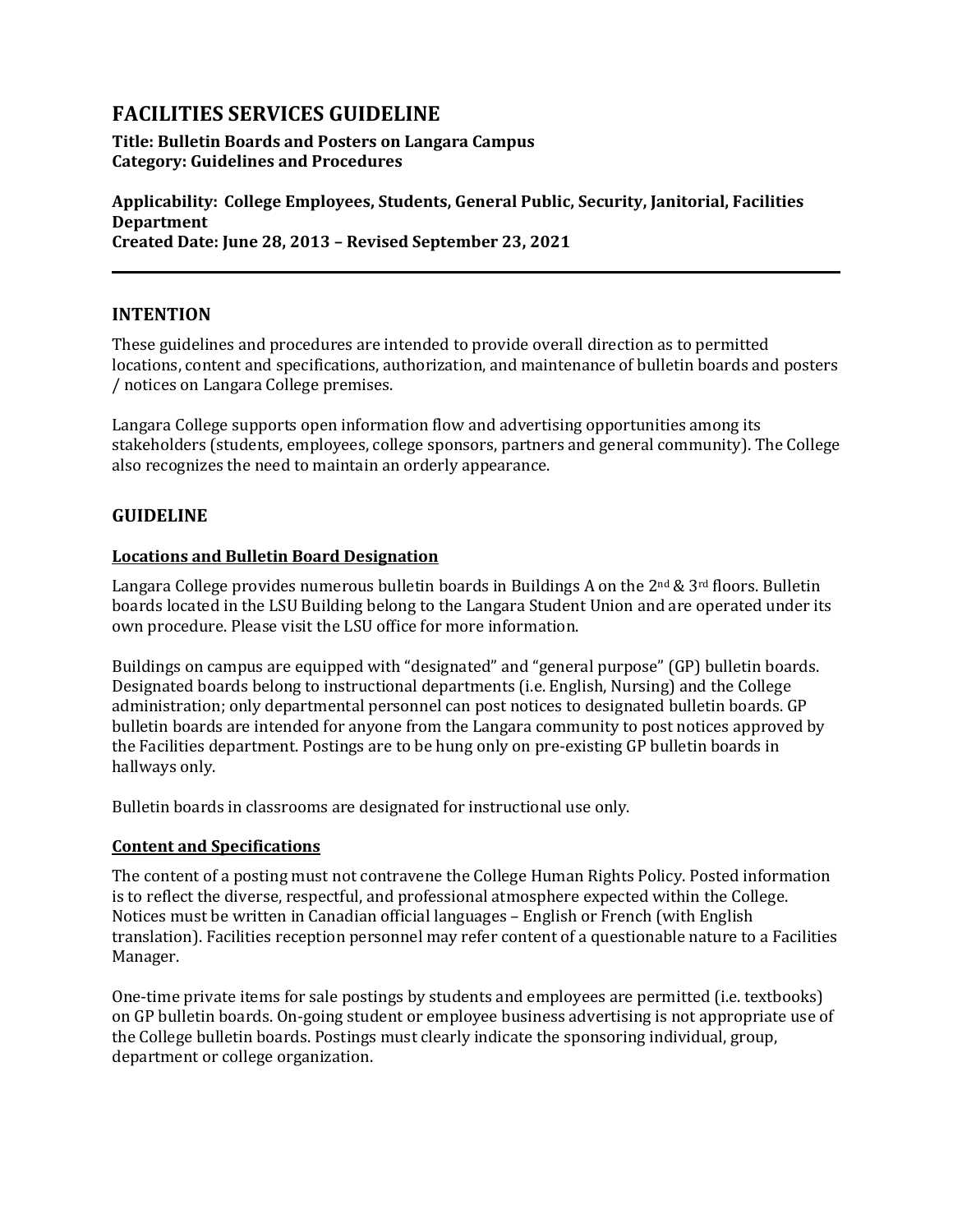#### **Page 2 Category: Guidelines Title: Bulletin Boards on Langara Campus**

The size of postings must not be larger than 11" x 17" except where specifically approved by the Facilities department. Individuals, groups or organizations are limited to one poster per GP bulletin board per event, issue or campaign. Notices may not be affixed on top of each other. Maximum allowance is 20 notices per person.

# **PROCEDURES**

#### **Date stamping**

Postings must be stamped with a date by reception personnel located in the Facilities department in order to be considered approved. Notices without a stamp will be removed. Authorization is granted for GP boards only. Date stamping service will be provided Mon – Fri, 08:30 – 16:30 hours. The valid time period will depend on the posting (see "Validation period" for examples). Notices will be stamped with an ending date.

#### **Black-out Period**

No date stamping will be done in the first week period after the last day of final exams; all GP boards will be cleared for the new term. Advertisers will be informed by Facilities reception staff that postings will be removed regardless of the stamping date during the black-out period. Stamping will begin again after the black-out period in the second week after final exams.

#### **Validation period**

Items valid for the duration of the term:

- All tutor notices (except English)
- Exercise / tutoring classes (unless date sensitive)

Items valid for 30 days:

- Car for sale
- Furniture or other items for sale
- Books for sale
- Housing ads

Items valid according to date of function:

- All events (i.e. lectures, concerts)
- Travel offerings (i.e. trips, vacation)

## **EXCEPTIONS**

#### **College Posters / Notices**

Langara College official posters / notices (created by departments, groups and/or committees) are permitted to be posted on GP bulletin boards without approval or date stamp; directional signs related to College events (i.e. convocations) are permitted in any location with discretion, (only masking tape, green painters tape or poster putty may be used). However, posters / notices are not to be posted on doors (exterior and interior), glass surfaces, walls, in bathrooms and other places not intended for posting materials. Any costs incurred for removal or for the repair of damage caused by unauthorized placement of notices and like materials may be charged to the person, department or parties responsible.